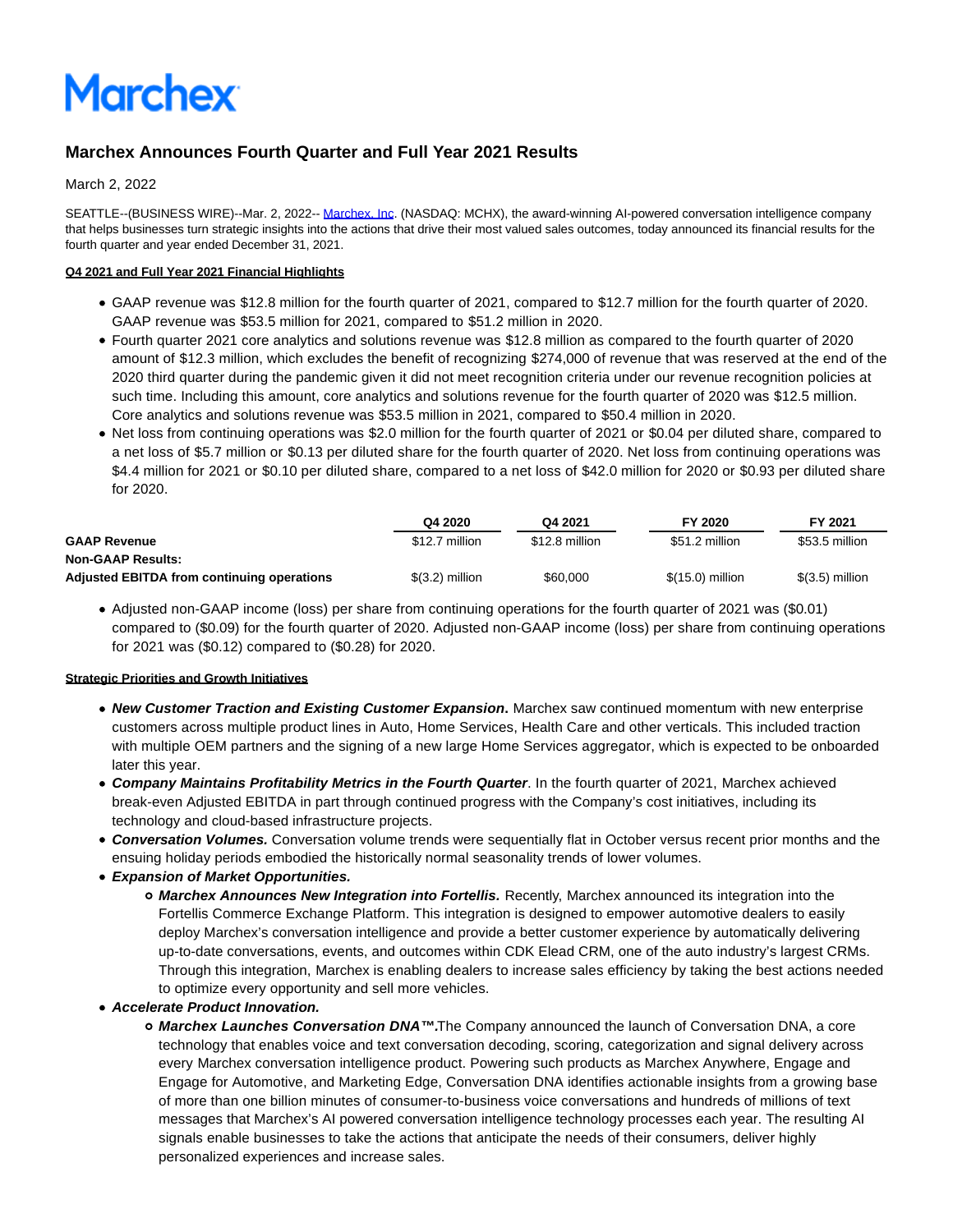"In the fourth quarter of 2021 and continuing through today, Marchex continues to assemble the key ingredients to capitalize on our opportunity in conversational intelligence," said Russell Horowitz, Executive Chairman and Co-CEO. "Through expanding our opportunities with Fortune 500 customers and developing industry leading products, we are positioning ourselves to drive significant long-term growth. This year we will continue to invest in leveraging the growing base of billions of minutes of conversational data that flows through our platform to create first-ever AI-driven sales engagement signals and making those signals available to a broader base of businesses across more verticals. These investments, coupled with our cloud-based technology infrastructure initiatives, open the door to new growth opportunities as Marchex is solving an increasing array of mission critical problems for our customers across a growing number of direct and indirect sales channels.

#### **Business Outlook**

The following forward-looking statements reflect Marchex's expectations as of March 2, 2022.

"Throughout January and the first part of February 2022, with the pandemic resurgence, we saw customer conversation volumes in key categories remain suppressed, consistent with fourth quarter 2021 levels, which we expect will impact growth to a degree in the first quarter," said Mike Arends Co-CEO. "Despite this, we anticipate that sales traction will lead to sequential growth from last year's fourth quarter and as compared to the first quarter of 2021. In addition, we believe we should be at or near break-even on an Adjusted EBITDA basis for the first quarter.

"Furthermore, as we continue to make progress with some of our largest customers as well as onboard new potentially significant relationships, and as our new products like our cloud-based Marchex Anywhere initiative begin to roll out, we believe we could see growth expand as we move through the year. These opportunities, along with continued traction with new product sales, are driving the expansion of our pipeline. In addition, if we see an unwinding of the pandemic impact on volumes at some point during the year, we believe that should convert to a tailwind in many of our verticals and enable us to achieve accelerating growth and potentially increasing double digit growth rates." said Arends.

Management will hold a conference call, starting at 5:00 p.m. ET on Wednesday, March 2, 2022 to discuss its fourth quarter and year ended December 31, 2021 financial results and other company updates. Access to the live webcast of the conference call will be available online from the Investors section of Marchex's website at [www.marchex.com.](https://cts.businesswire.com/ct/CT?id=smartlink&url=http%3A%2F%2Fwww.marchex.com&esheet=52588654&newsitemid=20220302005935&lan=en-US&anchor=www.marchex.com&index=2&md5=d1ffb7acd50c42bf86c2bcaf8eca532d) An archived version of the webcast will also be available at the same location two hours after completion of the call.

#### **About Marchex**

Marchex's award-winning conversation intelligence platform, featuring AI-powered sales engagement and marketing solutions, helps businesses turn strategic insights into the actions that drive their most valued sales outcomes. Our multichannel voice and text capabilities enable sales and marketing teams to deliver the buying experiences that today's customers expect. Marchex is the trusted conversation intelligence partner for market-leading companies in critical industries, including many of the world's most innovative and successful brands.

Please visi[t http://www.marchex.com,](https://cts.businesswire.com/ct/CT?id=smartlink&url=http%3A%2F%2Fwww.marchex.com%2F&esheet=52588654&newsitemid=20220302005935&lan=en-US&anchor=http%3A%2F%2Fwww.marchex.com&index=3&md5=74a0e28f6f757657e25b17c3f1dfd915) [www.marchex.com/blog o](https://cts.businesswire.com/ct/CT?id=smartlink&url=http%3A%2F%2Fwww.marchex.com%2Fblog&esheet=52588654&newsitemid=20220302005935&lan=en-US&anchor=www.marchex.com%2Fblog&index=4&md5=bd95f715d2cb54e8409df8c7f4590ee3)[r @marchex o](https://cts.businesswire.com/ct/CT?id=smartlink&url=https%3A%2F%2Ftwitter.com%2FMarchex&esheet=52588654&newsitemid=20220302005935&lan=en-US&anchor=%40marchex&index=5&md5=3a4f2a8ee68f6f627187cb4131080a44)n Twitter [\(Twitter.com/Marchex\)](https://cts.businesswire.com/ct/CT?id=smartlink&url=http%3A%2F%2FTwitter.com%2FMarchex&esheet=52588654&newsitemid=20220302005935&lan=en-US&anchor=Twitter.com%2FMarchex&index=6&md5=925ad951c4dd55fb17b4b1858a61ed57), where Marchex discloses material information from time to time about the company, its financial information, and its business.

#### **Forward-Looking Statements:**

This press release contains forward-looking statements that involve substantial risks and uncertainties. All statements, other than statements of historical facts, included in this press release regarding our strategy, future operations, future financial position, future revenues, other financial guidance, acquisitions, dispositions, projected costs, prospects, plans and objectives of management are forward-looking statements. We may not actually achieve the plans, intentions, or expectations disclosed in our forward-looking statements and you should not place undue reliance on our forward-looking statements. Actual results or events could differ materially from the plans, intentions and expectations disclosed in the forward-looking statements we make. There are a number of important factors that could cause Marchex's actual results to differ materially from those indicated by such forward-looking statements including but not limited to product demand, order cancellations and delays, competition and general economic conditions. These factors are described in greater detail in the "Risk Factors" section of our most recent periodic report and registration statement filed with the SEC. All of the information provided in this release is as of March 2, 2022 and Marchex undertakes no duty to update the information provided herein.

In the event the press release contains links to third party websites or materials, the links are provided solely as a convenience to you. Marchex is not responsible for the content of linked third-party sites or materials and does not make any representations regarding the content or accuracy thereof.

#### **Discontinued Operations:**

In October 2020, the Company sold its interest in the Local Leads Platform, Call Marketplace and other assets not related to core conversational analytics and sales engagement solutions. As a result, the financial results of these dispositions are presented as discontinued operations net of tax in our condensed consolidated statements of operations in accordance with GAAP for the previous year presented.

#### **Non-GAAP Financial Information:**

To supplement Marchex's consolidated financial statements presented in accordance with GAAP and to provide clarity internally and externally, Marchex uses certain non-GAAP measures of financial performance and liquidity, including Adjusted EBITDA, Adjusted OIBA, and Adjusted non-GAAP income (loss) per share.

Adjusted EBITDA from continuing operations represents net income (loss) from continuing operations before (1) gain on loan extinguishment, (2) interest, (3) income taxes, (4) amortization of intangible assets from acquisitions, (5) depreciation and amortization, (6) stock-based compensation expense, (7) acquisition and disposition-related costs (benefit), (8) impairment of goodwill and intangibles assets from acquisitions, and (9) foreign government assistance subsidies. Marchex believes that Adjusted EBITDA is an alternative measure used by our management to understand and evaluate our core operating performance and trends, and that provides meaningful supplemental information regarding performance and evaluating performance and liquidity to measure its ability to fund operations and its financing obligations.

Adjusted OIBA from continuing operations represents Adjusted EBITDA from continuing operations adjusted for depreciation and amortization. This measure, among other things, is another metric by which Marchex evaluates the performance of its business. Adjusted OIBA is the basis on which Marchex's internal budgets are based and by which Marchex's management is currently evaluated. Marchex believes these measures are useful to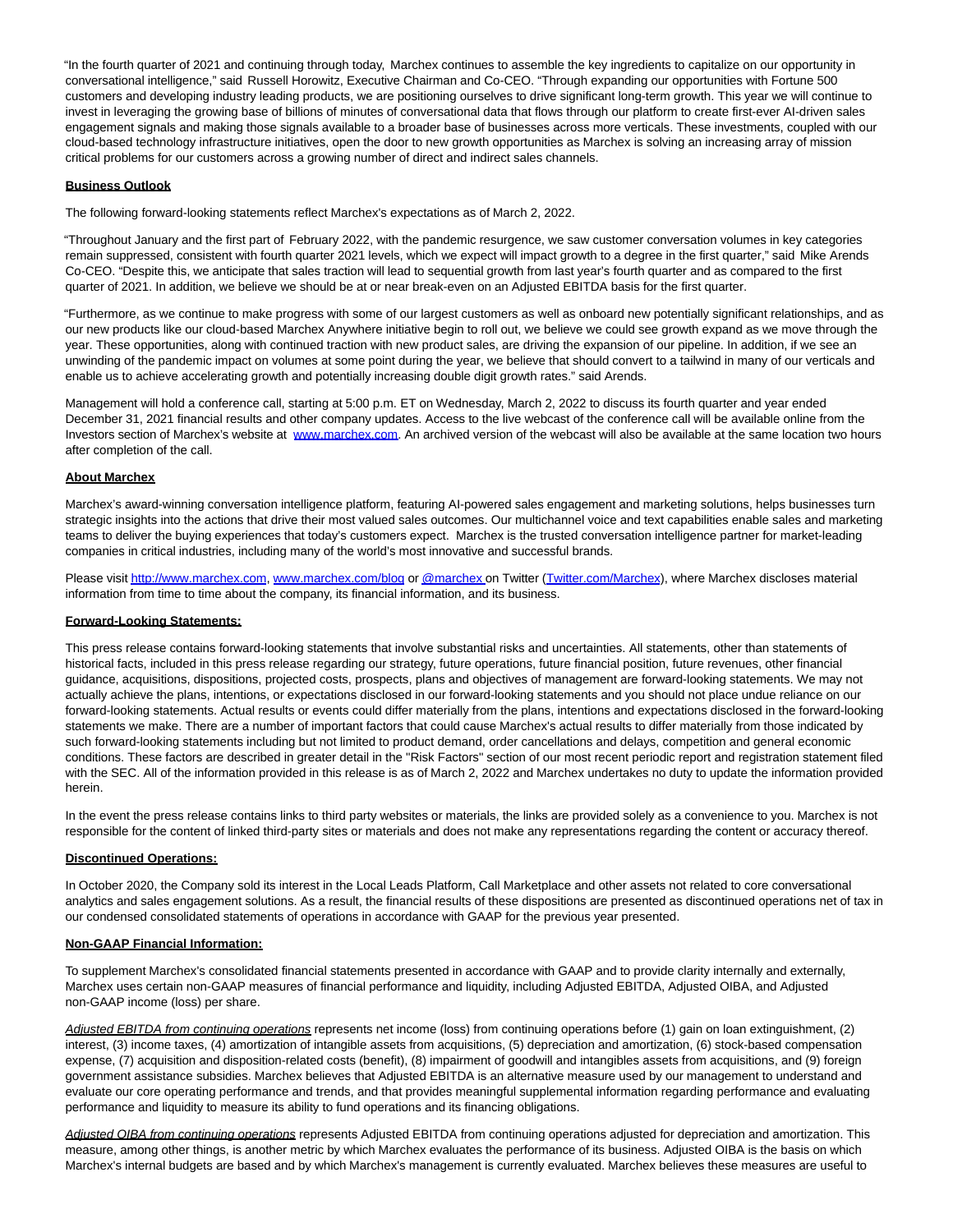investors because they represent Marchex's consolidated operating results, taking into account depreciation and other intangible amortization, which Marchex believes is an ongoing cost of doing business, but excluding the effects of certain other expenses as detailed above. Financial analysts and investors may use Adjusted EBITDA and Adjusted OIBA to help with comparative financial evaluation to make informed investment decisions.

Adjusted non-GAAP income (loss) per share from continuing operations represents Adjusted non-GAAP income (loss) from continuing operations divided by GAAP diluted shares outstanding. Adjusted non-GAAP income (loss) generally captures those items on the statement of operations that have been, or ultimately will be, settled in cash exclusive of certain items that are not indicative of Marchex's recurring core operating results and represents net income (loss) applicable to common stockholders plus the net of tax effects of: (1) stock-based compensation expense, (2) acquisition and disposition related costs (benefit), (3) amortization of intangible assets from acquisitions, (4) impairment of goodwill and intangibles assets from acquisitions, (5) gain on loan extinguishment, (6) interest income and other, net, (7) net income from discontinued operations, net of tax, and (8) estimated impact of income taxes. Financial analysts and investors may use Adjusted non-GAAP income (loss) per share to analyze Marchex's financial performance since these groups have historically used EPS related measures, along with other measures, to estimate the value of a company, to make informed investment decisions, and to evaluate a company's operating performance compared to that of other companies in its industry.

Marchex's management believes that investors should have access to, and Marchex is obligated to provide, the same set of tools that management uses in analyzing the company's results. These non-GAAP measures should be considered in addition to results prepared in accordance with GAAP, and should not be considered in isolation, as a substitute for, or superior to, GAAP results. Marchex's non-GAAP financial measures may be defined differently from time to time and may be defined differently than similar titled terms used by other companies, and accordingly, care should be exercised in understanding how Marchex defines its non-GAAP financial measures in this release. Marchex endeavors to compensate for the limitations of the non-GAAP measures presented by providing the comparable GAAP measure with equal or greater prominence, GAAP financial statements, and detailed descriptions of the reconciling items and adjustments, including quantifying such items, to derive the non-GAAP measure.

#### **MARCHEX, INC. AND SUBSIDIARIES Condensed Consolidated Statements of Operations (in thousands, except per share amounts) (unaudited)**

|                                                                                            |    |              | <b>Three Months Ended</b> | <b>Twelve Months Ended</b> |              |    |          |  |  |  |
|--------------------------------------------------------------------------------------------|----|--------------|---------------------------|----------------------------|--------------|----|----------|--|--|--|
|                                                                                            |    | December 31, |                           |                            | December 31, |    |          |  |  |  |
| (In Thousands)                                                                             |    | 2020         | 2021                      |                            | 2020         |    | 2021     |  |  |  |
| Revenue                                                                                    | \$ | 12.691       | \$12,790                  | \$                         | 51,218       | \$ | 53,476   |  |  |  |
| Expenses:                                                                                  |    |              |                           |                            |              |    |          |  |  |  |
| Service costs (1)                                                                          |    | 5,459        | 5,305                     |                            | 20,888       |    | 21,694   |  |  |  |
| Sales and marketing (1)                                                                    |    | 3,693        | 3,304                     |                            | 16,656       |    | 13,549   |  |  |  |
| Product development (1)                                                                    |    | 5,169        | 2,823                     |                            | 21,001       |    | 16,112   |  |  |  |
| General and administrative (1)                                                             |    | 3,015        | 2,334                     |                            | 12,796       |    | 9,294    |  |  |  |
| Amortization of intangible assets from acquisitions                                        |    | 1,156        | 773                       |                            | 5,331        |    | 4,481    |  |  |  |
| Acquisition and disposition related costs (benefit)                                        |    | (71)         | 39                        |                            | (1,043)      |    | 142      |  |  |  |
| Total operating expenses                                                                   |    | 18,421       | 14,578                    |                            | 75,629       |    | 65,272   |  |  |  |
| Impairment of goodwill                                                                     |    |              |                           |                            | (14,688)     |    |          |  |  |  |
| Impairment of intangible assets from acquisitions                                          |    |              |                           |                            | (4,959)      |    |          |  |  |  |
| Loss from operations                                                                       |    | (5,730)      | (1,788)                   |                            | (44, 058)    |    | (11,796) |  |  |  |
| Gain on loan extinguishment                                                                |    |              |                           |                            |              |    | 5,185    |  |  |  |
| Interest income (expense) and other, net                                                   |    | (16)         |                           |                            | 123          |    | 2,453    |  |  |  |
| Loss before provision for income taxes                                                     |    | (5,746)      | (1,788)                   |                            | (43, 935)    |    | (4, 158) |  |  |  |
| Income tax (benefit)                                                                       |    | (57)         | 247                       |                            | (1, 917)     |    | 232      |  |  |  |
| Loss from continuing operations                                                            |    | (5,689)      | (2,035)                   |                            | (42,018)     |    | (4,390)  |  |  |  |
| Income from discontinued operations, net of tax                                            |    | 295          |                           |                            | 3,572        |    |          |  |  |  |
| Net loss applicable to common stockholders                                                 |    | (5, 394)     | \$(2,035)                 | \$                         | (38, 446)    | \$ | (4,390)  |  |  |  |
|                                                                                            |    |              |                           |                            |              |    |          |  |  |  |
| Basic and diluted net loss per Class A and Class B share applicable to common stockholders |    |              |                           |                            |              |    |          |  |  |  |
| Continuing operations                                                                      | \$ | (0.13)       | \$<br>(0.04)              |                            | (0.91)       |    | (0.10)   |  |  |  |
| Discontinued operations, net of tax                                                        | \$ | 0.01         | \$                        |                            | 0.08         |    |          |  |  |  |
| Basic and diluted net loss per Class A and Class B share applicable to common stockholders | \$ | (0.12)       | \$<br>(0.04)              | \$                         | (0.83)       | \$ | (0.10)   |  |  |  |
|                                                                                            |    |              |                           |                            |              |    |          |  |  |  |
| Shares used to calculate basic net loss per share applicable to common stockholders:       |    |              |                           |                            |              |    |          |  |  |  |
| Class A                                                                                    |    | 4,661        | 4,661                     |                            | 4,661        |    | 4,661    |  |  |  |
| Class B                                                                                    |    | 39,411       | 39,527                    |                            | 41,599       |    | 39,256   |  |  |  |
| Shares used to calculate diluted net loss per share applicable to common stockholders:     |    |              |                           |                            |              |    |          |  |  |  |
| Class A                                                                                    |    | 4,661        | 4,661                     |                            | 4,661        |    | 4,661    |  |  |  |
| Class B                                                                                    |    | 44,072       | 44,188                    |                            | 46,260       |    | 43,917   |  |  |  |
|                                                                                            |    |              |                           |                            |              |    |          |  |  |  |
| (1) Includes stock-based compensation allocated as follows:                                |    |              |                           |                            |              |    |          |  |  |  |
| Service costs                                                                              | \$ | 7            | \$<br>34                  | \$                         | 36           | \$ | 49       |  |  |  |
|                                                                                            |    |              |                           |                            |              |    |          |  |  |  |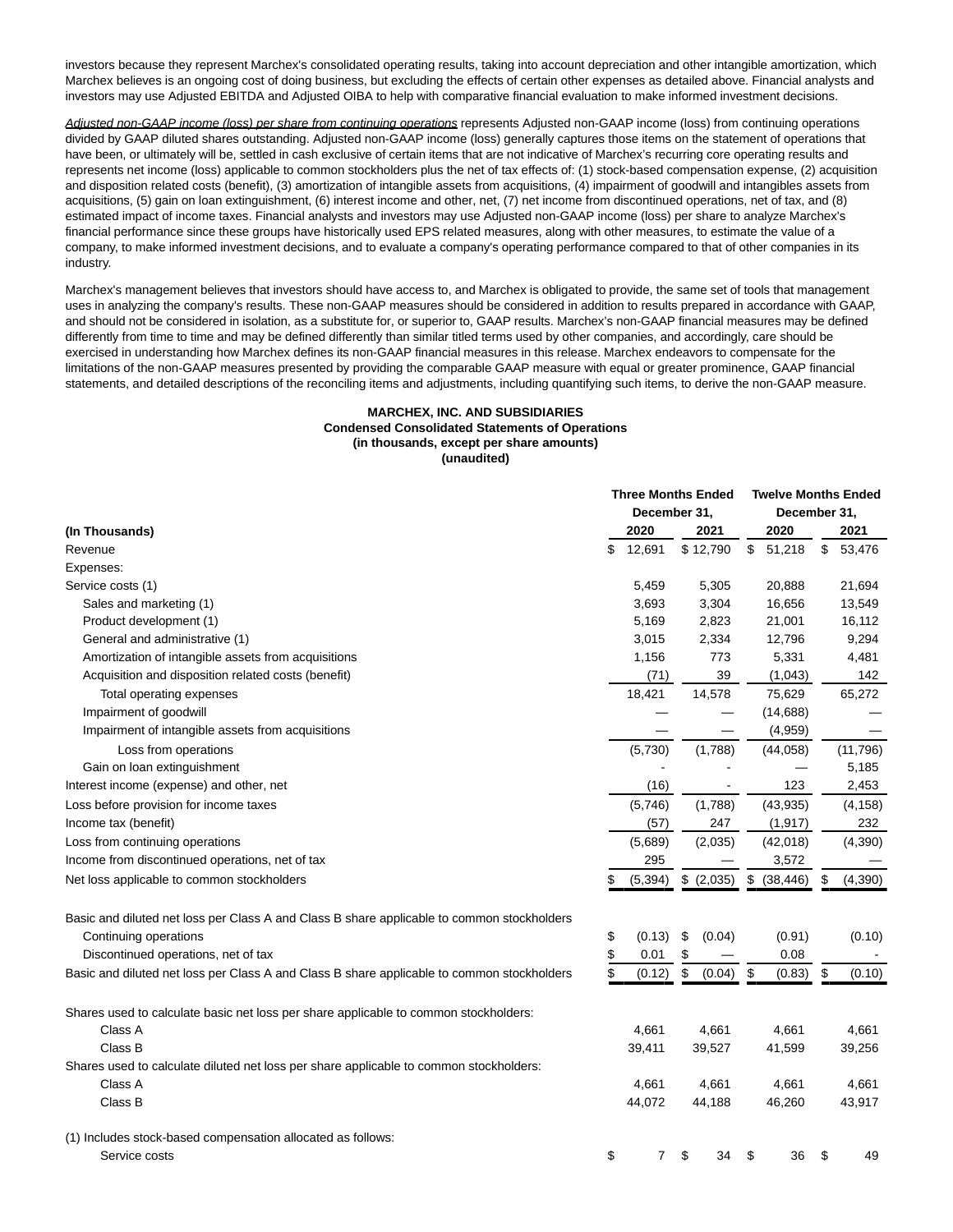| Sales and marketing        | 283 | 207 | .041        | 870   |
|----------------------------|-----|-----|-------------|-------|
| Product development        | 97  | 66  | 358         | 296   |
| General and administrative | 596 | 360 | 2.172       | .459  |
| Total                      | 983 | 667 | \$<br>3.607 | 2.674 |

#### **MARCHEX, INC. AND SUBSIDIARIES Condensed Consolidated Balance Sheets (in thousands) (unaudited)**

| December 31,<br>2020                           |    |            | December 31,<br>2021 |           |  |  |
|------------------------------------------------|----|------------|----------------------|-----------|--|--|
| (In Thousands)                                 |    |            |                      |           |  |  |
| <b>Assets</b><br>Current assets:               |    |            |                      |           |  |  |
|                                                |    |            |                      |           |  |  |
| Cash and cash equivalents                      | \$ | 33,851     | \$                   | 27,086    |  |  |
| Accounts receivable, net                       |    | 6,331      |                      | 8,021     |  |  |
| Prepaid expenses and other current assets      |    | 2,160      |                      | 2,407     |  |  |
| Total current assets                           |    | 42,342     |                      | 37,514    |  |  |
| Property and equipment, net                    |    | 2,747      |                      | 2,817     |  |  |
| Other assets, net                              |    | 1,345      |                      | 986       |  |  |
| Right-of-use lease asset                       |    | 3,744      |                      | 2,238     |  |  |
| Goodwill                                       |    | 17,558     |                      | 17,558    |  |  |
| Intangible assets from acquisitions, net       |    | 9,196      |                      | 4,714     |  |  |
| <b>Total assets</b>                            | \$ | 76,932     | \$                   | 65,827    |  |  |
| <b>Liabilities and Stockholders' Equity</b>    |    |            |                      |           |  |  |
| <b>Current liabilities:</b>                    |    |            |                      |           |  |  |
| Accounts payable                               | \$ | 2,424      | \$                   | 1,363     |  |  |
| Accrued benefits and payroll                   |    | 5,975      |                      | 3,631     |  |  |
| Other accrued expenses and current liabilities |    | 4,210      |                      | 3,869     |  |  |
| Deferred revenue and deposits                  |    | 1,393      |                      | 2,016     |  |  |
| Lease liability current                        |    | 1,827      |                      | 1,794     |  |  |
| Loan obligations, current                      |    | 5,123      |                      |           |  |  |
| <b>Total current liabilities</b>               |    | 20,952     |                      | 12,673    |  |  |
| Deferred tax liabilities                       |    | 156        |                      | 186       |  |  |
| Lease liability non-current                    |    | 3,136      |                      | 1,466     |  |  |
| <b>Total liabilities</b>                       |    | 24,244     |                      | 14,325    |  |  |
| Stockholders' equity:                          |    |            |                      |           |  |  |
| Class A common stock                           |    | 49         |                      | 49        |  |  |
| Class B common stock                           |    | 365        |                      | 374       |  |  |
| Additional paid-in capital                     |    | 350,960    |                      | 354,155   |  |  |
| Accumulated deficit                            |    | (298, 686) |                      | (303,076) |  |  |
| Total stockholders' equity                     |    | 52,688     |                      | 51,502    |  |  |
| Total liabilities and stockholders' equity     | S  | 76,932     | \$<br>65,827         |           |  |  |

#### **MARCHEX, INC. AND SUBSIDIARIES (in thousands) (unaudited)**

## **Reconciliation of GAAP Net Loss from Continuing Operations to Adjusted EBITDA from Continuing Operations and Adjusted Operating Income (Loss) Before Amortization (OIBA) from Continuing Operations**

| (In Thousands)<br>Net loss from continuing operations |   | <b>Three Months Ended</b><br>December 31. |    | <b>Twelve Months Ended</b><br>December 31. |    |          |    |          |  |  |
|-------------------------------------------------------|---|-------------------------------------------|----|--------------------------------------------|----|----------|----|----------|--|--|
|                                                       |   | 2020                                      |    | 2021                                       |    | 2020     |    | 2021     |  |  |
|                                                       | S | (5,689)                                   | \$ | (2,035)                                    | \$ | (42,018) | \$ | (4,390)  |  |  |
| Gain on loan extinguishment                           |   |                                           |    | ۰                                          |    |          |    | (5, 185) |  |  |
| Interest income (expense) and other, net              |   | 16                                        |    | $\overline{\phantom{a}}$                   |    | (123)    |    | (2, 453) |  |  |
| Income tax expense (benefit)                          |   | (57)                                      |    | 247                                        |    | (1, 917) |    | 232      |  |  |
| Amortization of intangible assets from acquisitions   |   | 1,156                                     |    | 773                                        |    | 5,331    |    | 4,481    |  |  |
| Depreciation and amortization                         |   | 500                                       |    | 379                                        |    | 1.918    |    | 1,487    |  |  |
| Stock-based compensation                              |   | 983                                       |    | 667                                        |    | 3.607    |    | 2.674    |  |  |
| Acquisition and disposition-related costs (benefit)   |   | (71)                                      |    | 39                                         |    | (1,043)  |    | 142      |  |  |
| Impairment of goodwill                                |   |                                           |    |                                            |    | 14.688   |    |          |  |  |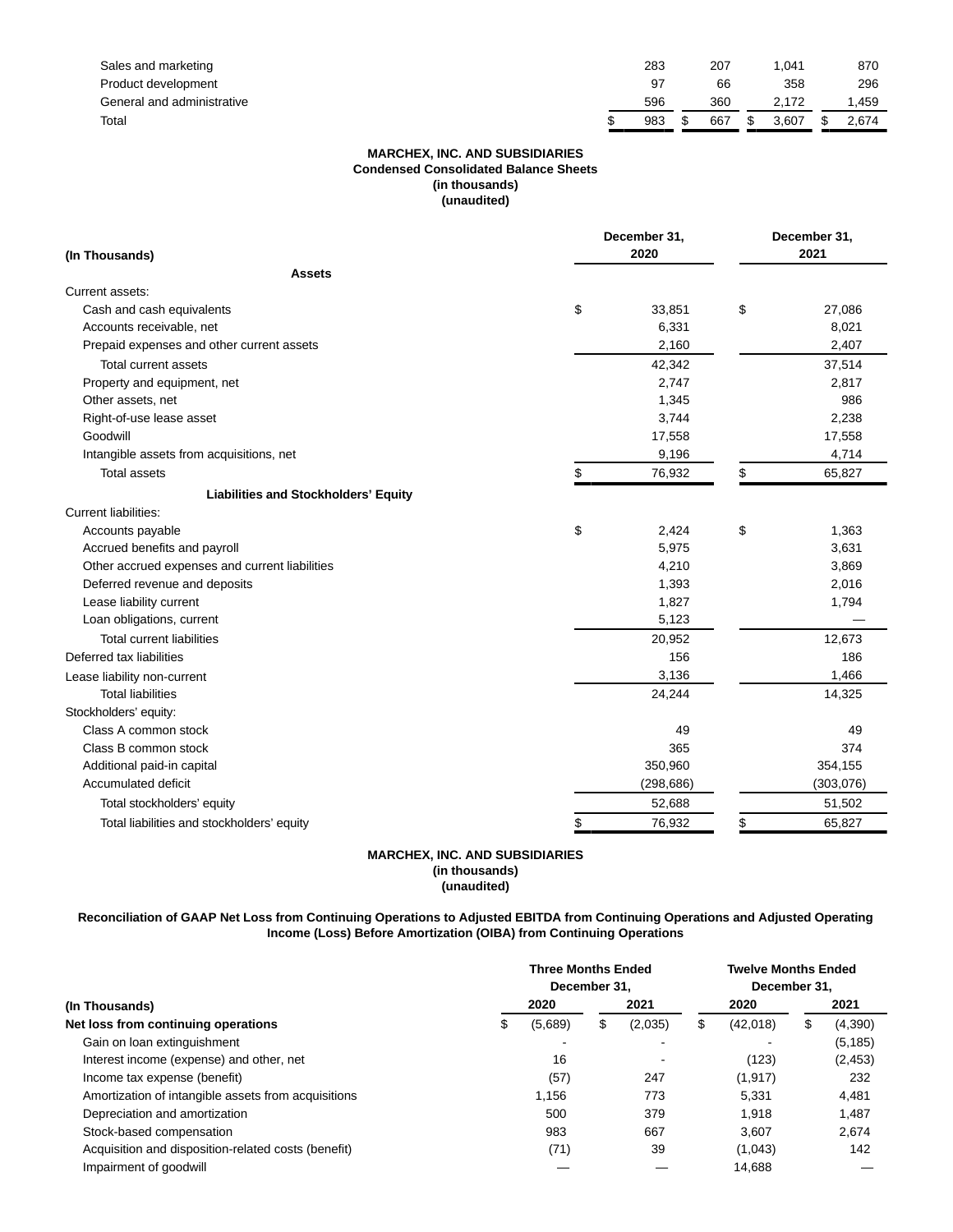| Impairment of intangible assets from acquisitions                      |         |       | 4.959    |          |
|------------------------------------------------------------------------|---------|-------|----------|----------|
| Foreign government paycheck assistance and rent subsidies <sup>1</sup> | (46)    | (10)  | (415)    | (444)    |
| <b>Adjusted EBITDA from continuing operations</b>                      | (3.208) | 60    | (15.013) | (3, 456) |
| Depreciation and amortization                                          | 500     | 379   | 1.918    | 1.487    |
| Adjusted OIBA from continuing operations                               | (3.708) | (319) | (16.931) | (4,943)  |

<sup>1</sup> Includes pandemic related wage and rent relief subsidies, recognized as a reduction of wages or rent during the period received.

## **MARCHEX, INC. AND SUBSIDIARIES (in thousands) (unaudited)**

#### **Reconciliation of GAAP Net Loss per Share to Adjusted Non-GAAP Loss from Continuing Operations per Share**

|                                                                                                                                                                 | <b>Three Months</b><br><b>Ended</b> |              |    |                          |              | <b>Twelve Months</b><br><b>Ended</b> |    |        |  |  |  |
|-----------------------------------------------------------------------------------------------------------------------------------------------------------------|-------------------------------------|--------------|----|--------------------------|--------------|--------------------------------------|----|--------|--|--|--|
|                                                                                                                                                                 |                                     | December 31, |    |                          | December 31, |                                      |    |        |  |  |  |
|                                                                                                                                                                 |                                     | 2020         |    | 2021                     |              | 2020                                 |    | 2021   |  |  |  |
| Net loss applicable to common stockholders, diluted                                                                                                             | \$                                  | (0.12)       | \$ | (0.04)                   | \$           | (0.83)                               | \$ | (0.10) |  |  |  |
| Stock-based compensation                                                                                                                                        |                                     | 0.02         |    | 0.01                     |              | 0.08                                 |    | 0.06   |  |  |  |
| Acquisition and disposition-related costs (benefit)                                                                                                             |                                     |              |    |                          |              | (0.02)                               |    |        |  |  |  |
| Amortization of intangible assets from acquisitions                                                                                                             |                                     | 0.02         |    | 0.02                     |              | 0.11                                 |    | 0.10   |  |  |  |
| Impairment of goodwill                                                                                                                                          |                                     |              |    |                          |              | 0.32                                 |    |        |  |  |  |
| Impairment of intangible assets from acquisitions                                                                                                               |                                     |              |    |                          |              | 0.10                                 |    |        |  |  |  |
| Gain on loan extinguishment                                                                                                                                     |                                     |              |    |                          |              | $\overline{\phantom{a}}$             |    | (0.12) |  |  |  |
| Interest income and other, net                                                                                                                                  |                                     |              |    |                          |              | $\overline{\phantom{a}}$             |    | (0.05) |  |  |  |
| Income from discontinued operations, net of tax                                                                                                                 |                                     | (0.01)       |    |                          |              | (0.08)                               |    |        |  |  |  |
| Foreign government paycheck assistance and rent subsidies                                                                                                       |                                     |              |    | $\overline{\phantom{a}}$ |              | (0.01)                               |    | (0.01) |  |  |  |
| Estimated impact of income taxes                                                                                                                                |                                     |              |    |                          |              | 0.05                                 |    |        |  |  |  |
| Adjusted non-GAAP loss from continuing operations per share                                                                                                     | \$                                  | (0.09)       | \$ | (0.01)                   | \$           | (0.28)                               | \$ | (0.12) |  |  |  |
| Shares used to calculate diluted net loss per share applicable to common stockholders (GAAP) and<br>Adjusted Non-GAAP loss from continuing operations per share |                                     | 44,072       |    | 44,188                   |              | 46,260                               |    | 43,917 |  |  |  |

1For the purpose of computing the number of diluted shares for Adjusted Non-GAAP income (loss) from continuing operations per share, Marchex uses the accounting guidance that would be applicable for computing the number of diluted shares for GAAP net income (loss) per share.

## **MARCHEX, INC. AND SUBSIDIARIES (in thousands)**

**(unaudited)**

#### **Revenue Reconciliation**

| (\$ in thousands)<br>Core Analytics & Solutions Revenue <sup>1</sup> |  | <b>Twelve Months Ended</b><br>December 31, |  |                          |  |        |      |        |
|----------------------------------------------------------------------|--|--------------------------------------------|--|--------------------------|--|--------|------|--------|
|                                                                      |  | 2020                                       |  |                          |  | 2020   | 2021 |        |
|                                                                      |  | 12.546                                     |  | 12.790                   |  | 50.421 |      | 53.476 |
| Other analytics <sup>2</sup>                                         |  | 145                                        |  | $\overline{\phantom{a}}$ |  | 797    |      |        |
| <b>Total Revenue</b>                                                 |  | 12.691                                     |  | 12,790                   |  | 51.218 |      | 53.476 |

1Core analytics and solutions revenue includes revenue from analytics and sales engagement solutions customers, including those that are purchasing or buying products derived from the company's speech technology platform.

<sup>2</sup>Includes revenue from consulting services or other analytics revenues.

View source version on [businesswire.com:](http://businesswire.com/)<https://www.businesswire.com/news/home/20220302005935/en/>

Trevor Caldwell Marchex Investor Relations Telephone: 206.331.3600 Email[: ir@marchex.com](mailto:ir@marchex.com) Or **MEDIA INQUIRIES**